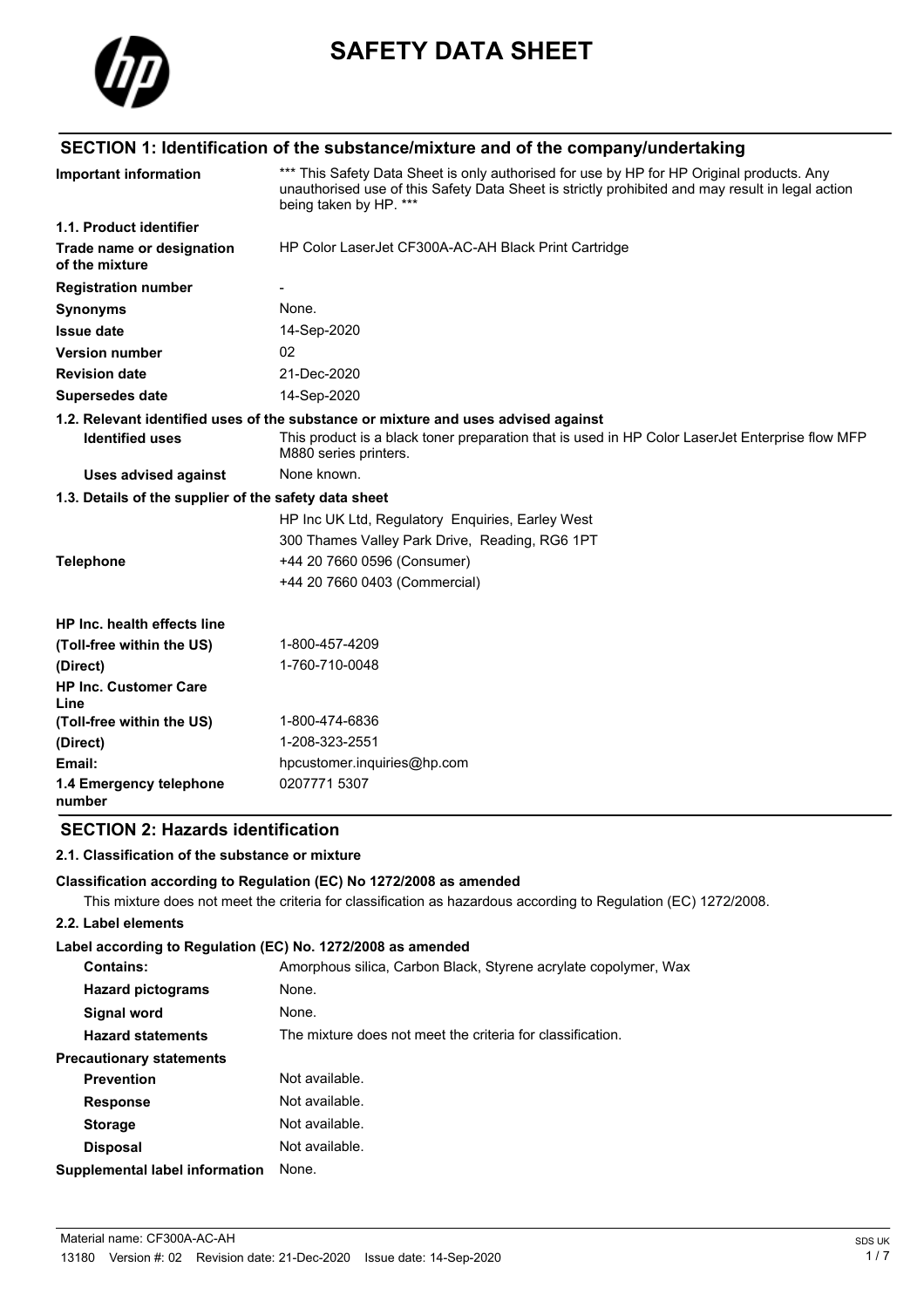This preparation contains no component classified as Persistent, Bioaccumulative, and Toxic (PBT) or very Persistent and very Bioaccumulative (vPvB) as defined under Regulation (EC) 1907/2006.

Carbon black is classified by the IARC as a Group 2B carcinogen (the substance is possibly carcinogenic to humans). Carbon black in this preparation, due to its bound form, does not present this carcinogenic risk. None of the other ingredients in this preparation are classified as carcinogens according to ACGIH, EU, IARC, MAK, NTP or OSHA.

## **SECTION 3: Composition/information on ingredients**

#### **3.2. Mixtures**

## **General information**

| <b>Chemical name</b>                                   | %    |                        | CAS-No. / EC No. REACH Registration No. | Index No.                | <b>Notes</b> |
|--------------------------------------------------------|------|------------------------|-----------------------------------------|--------------------------|--------------|
| Styrene acrylate copolymer                             | < 85 | <b>Trade Secret</b>    | -                                       | $\overline{\phantom{0}}$ |              |
| <b>Classification:</b><br>$\qquad \qquad \blacksquare$ |      |                        |                                         |                          |              |
| Carbon Black                                           | < 10 | 1333-86-4              | 01-2119384822-32-XXXX                   | -                        |              |
| <b>Classification:</b><br>$\qquad \qquad \blacksquare$ |      |                        |                                         |                          |              |
| Wax                                                    | ~10  | <b>Trade Secret</b>    | $\overline{\phantom{0}}$                |                          |              |
| <b>Classification:</b><br>$\overline{\phantom{0}}$     |      |                        |                                         |                          |              |
| Amorphous silica                                       | $3$  | 7631-86-9<br>231-545-4 | 01-2119379499-16-xxxx                   | $\overline{\phantom{0}}$ |              |
| <b>Classification:</b><br>$\qquad \qquad$              |      |                        |                                         |                          |              |

## **SECTION 4: First aid measures**

**General information** Not available.

| 4.1. Description of first aid measures                                                |                                                                                                                                                                                                   |
|---------------------------------------------------------------------------------------|---------------------------------------------------------------------------------------------------------------------------------------------------------------------------------------------------|
| <b>Inhalation</b>                                                                     | Move person to fresh air immediately. If irritation persists, consult a physician.                                                                                                                |
| <b>Skin contact</b>                                                                   | Wash affected areas thoroughly with mild soap and water. Get medical attention if irritation<br>develops or persists.                                                                             |
| Eye contact                                                                           | Do not rub eyes. Immediately flush with large amounts of clean, warm water (low pressure) for at<br>least 15 minutes or until particles are removed. If irritation persists, consult a physician. |
| Ingestion                                                                             | Rinse mouth out with water. Drink one to two glasses of water. If symptoms occur, consult a<br>physician.                                                                                         |
| 4.2. Most important symptoms<br>and effects, both acute and<br>delayed                | Not available.                                                                                                                                                                                    |
| 4.3. Indication of any<br>immediate medical attention<br>and special treatment needed | Not available.                                                                                                                                                                                    |

#### **SECTION 5: Firefighting measures**

| <b>General fire hazards</b>                                   | Not available.                                                                                                         |
|---------------------------------------------------------------|------------------------------------------------------------------------------------------------------------------------|
| 5.1. Extinguishing media                                      |                                                                                                                        |
| Suitable extinguishing<br>media                               | CO <sub>2</sub> , water, or dry chemical                                                                               |
| Unsuitable extinguishing<br>media                             | None known.                                                                                                            |
| 5.2. Special hazards arising<br>from the substance or mixture | Like most organic material in powder form, toner can form explosive dust-air mixtures when finely<br>dispersed in air. |
| 5.3. Advice for firefighters                                  |                                                                                                                        |
| Special protective<br>equipment for firefighters              | Not available.                                                                                                         |
| Special fire fighting<br>procedures                           | If fire occurs in the printer, treat as an electrical fire.                                                            |
| <b>Specific methods</b>                                       | None established.                                                                                                      |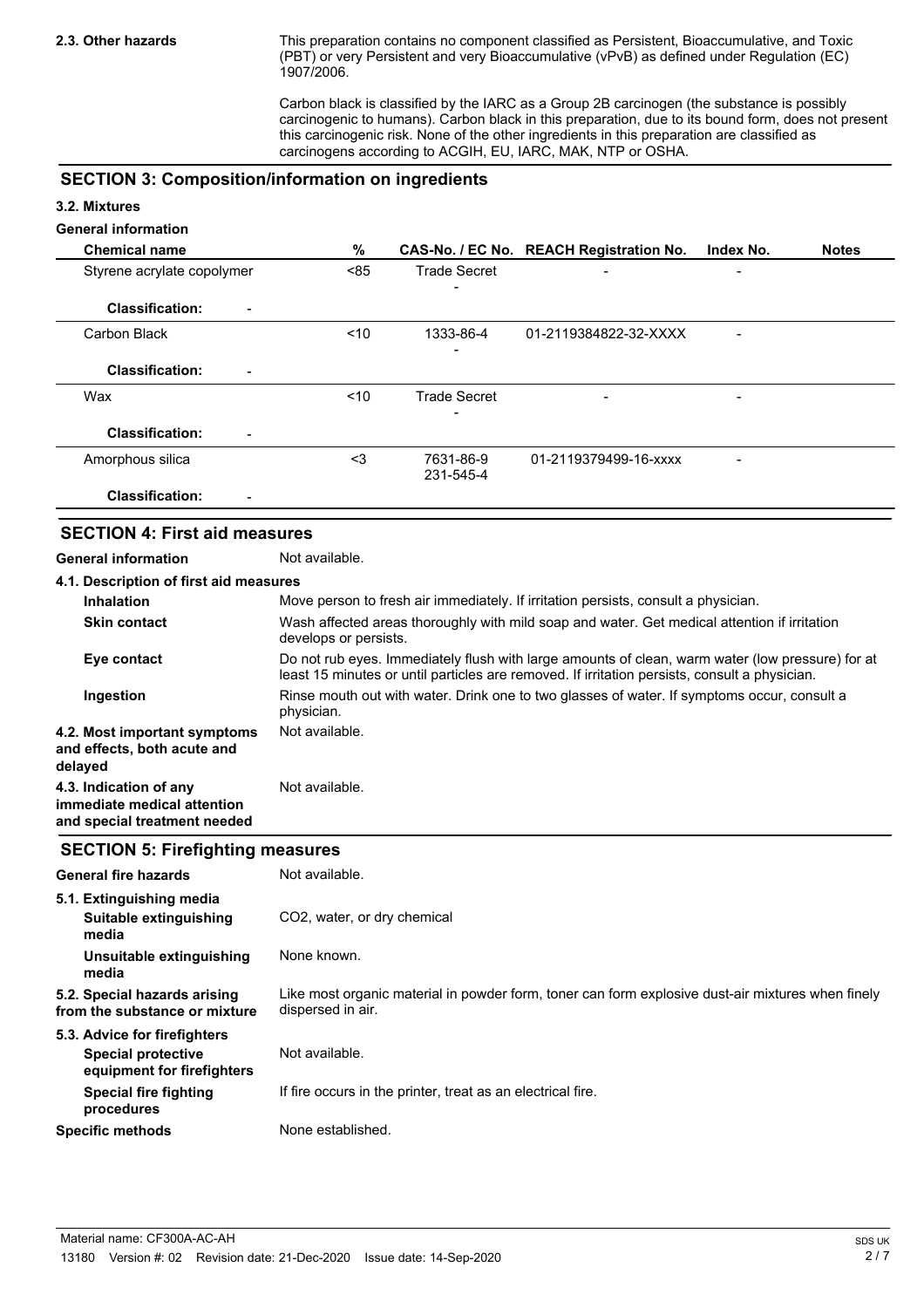## **SECTION 6: Accidental release measures**

|                                                              | 6.1. Personal precautions, protective equipment and emergency procedures                                                                                                                                                                                                                                                                      |  |  |
|--------------------------------------------------------------|-----------------------------------------------------------------------------------------------------------------------------------------------------------------------------------------------------------------------------------------------------------------------------------------------------------------------------------------------|--|--|
| For non-emergency<br>personnel                               | Minimize dust generation and accumulation.                                                                                                                                                                                                                                                                                                    |  |  |
| For emergency responders                                     | Not available.                                                                                                                                                                                                                                                                                                                                |  |  |
| 6.2. Environmental precautions                               | Do not flush into surface water or sanitary sewer system. See also section 13 Disposal<br>considerations.                                                                                                                                                                                                                                     |  |  |
| 6.3. Methods and material for<br>containment and cleaning up | Slowly vacuum or sweep the material into a bag or other sealed container. Clean remainder with a<br>damp cloth or vacuum cleaner. If a vacuum is used, the motor must be rated as dust<br>explosion-proof. Fine powder can form explosive dust-air mixtures. Dispose of in compliance with<br>federal, state, and local regulations.          |  |  |
| 6.4. Reference to other<br>sections                          | Not available.                                                                                                                                                                                                                                                                                                                                |  |  |
| <b>SECTION 7: Handling and storage</b>                       |                                                                                                                                                                                                                                                                                                                                               |  |  |
| 7.1. Precautions for safe                                    | Keep out of the reach of children. Avoid inhalation of dust and contact with skin and eyes. Use with<br>$\blacksquare$ . The set of the set of the set of the set of the set of the set of the set of the set of the set of the set of the set of the set of the set of the set of the set of the set of the set of the set of the set of the |  |  |

| handling                                                                | adequate ventilation. Keep away from excessive heat, sparks, and open flames.                                                   |
|-------------------------------------------------------------------------|---------------------------------------------------------------------------------------------------------------------------------|
| 7.2. Conditions for safe<br>storage, including any<br>incompatibilities | Keep out of the reach of children. Keep tightly closed and dry. Store at room temperature. Store<br>away from strong oxidizers. |
| 7.3. Specific end use(s)                                                | Not available.                                                                                                                  |

## **SECTION 8: Exposure controls/personal protection**

## **8.1. Control parameters**

## **Occupational exposure limits**

| UK. EH40 Workplace Exposure Limits (WELs)<br><b>Components</b>        |                | <b>Type</b>                                                                                                                      |                            | Value                              |                                                                                                                                                                                               |
|-----------------------------------------------------------------------|----------------|----------------------------------------------------------------------------------------------------------------------------------|----------------------------|------------------------------------|-----------------------------------------------------------------------------------------------------------------------------------------------------------------------------------------------|
| <b>Black Pigment (CAS</b><br>1333-86-4)                               |                | <b>STEL</b>                                                                                                                      |                            | $7$ mg/m $3$                       |                                                                                                                                                                                               |
|                                                                       |                | <b>TWA</b>                                                                                                                       |                            | $3.5 \text{ mg/m}$                 |                                                                                                                                                                                               |
| <b>Biological limit values</b>                                        |                | No biological exposure limits noted for the ingredient(s).                                                                       |                            |                                    |                                                                                                                                                                                               |
| <b>Recommended monitoring</b><br>procedures                           | Not available. |                                                                                                                                  |                            |                                    |                                                                                                                                                                                               |
| Derived no effect levels (DNELs)                                      |                |                                                                                                                                  |                            |                                    |                                                                                                                                                                                               |
| <b>Components</b>                                                     |                | <b>Type</b>                                                                                                                      | Route                      | Value                              | Form                                                                                                                                                                                          |
| Carbon Black (CAS 1333-86-4)                                          |                | Consumers                                                                                                                        | Inhalation<br>Inhalation   | $1.75$ mg/m $3$<br>$0.06$ mg/m $3$ | Local long term<br>Systemic long term                                                                                                                                                         |
|                                                                       |                | Workers                                                                                                                          | Inhalation<br>Inhalation   | $2$ mg/m $3$<br>1 mg/m $3$         | Local long term<br>Systemic long term                                                                                                                                                         |
| <b>Predicted no effect concentrations (PNECs)</b>                     |                |                                                                                                                                  |                            |                                    |                                                                                                                                                                                               |
| <b>Components</b>                                                     |                | <b>Type</b>                                                                                                                      | Route                      | <b>Value</b>                       | Form                                                                                                                                                                                          |
| Carbon Black (CAS 1333-86-4)                                          |                | Not applicable                                                                                                                   | Freshwater<br>Marine water | $5$ mg/l<br>$5 \text{ mq/l}$       |                                                                                                                                                                                               |
| <b>Exposure guidelines</b>                                            |                | (TWA/PEL): 20 mppcf 80 (mg/m3)/%SiO2, ACGIH (TWA/TLV): 10 mg/m3 TRGS 900<br>10 mg/m3 (Respirable Dust), 5 mg/m3 (Inhalable Dust) |                            |                                    | , 5 mg/m3 (Respirable Fraction), 3 mg/m3 (Respirable Particulate) Amorphous silica: USA OSHA<br>(Luftgrenzwert) - 10 mg/m3 (Einatembare partikel), 3 mg/m3 (Alveolengängige fraktion) UK WEL: |
| 8.2. Exposure controls                                                |                |                                                                                                                                  |                            |                                    |                                                                                                                                                                                               |
| Appropriate engineering<br>controls                                   |                | Use in a well ventilated area.                                                                                                   |                            |                                    |                                                                                                                                                                                               |
| Individual protection measures, such as personal protective equipment |                |                                                                                                                                  |                            |                                    |                                                                                                                                                                                               |
| <b>General information</b>                                            |                | No personal respiratory protective equipment required under normal conditions of use.                                            |                            |                                    |                                                                                                                                                                                               |
| <b>Eye/face protection</b>                                            | Not available. |                                                                                                                                  |                            |                                    |                                                                                                                                                                                               |
| <b>Skin protection</b>                                                |                |                                                                                                                                  |                            |                                    |                                                                                                                                                                                               |
| - Hand protection                                                     | Not available. |                                                                                                                                  |                            |                                    |                                                                                                                                                                                               |
| - Other                                                               | Not available. |                                                                                                                                  |                            |                                    |                                                                                                                                                                                               |
| <b>Respiratory protection</b>                                         | Not available. |                                                                                                                                  |                            |                                    |                                                                                                                                                                                               |
| <b>Thermal hazards</b>                                                | Not available. |                                                                                                                                  |                            |                                    |                                                                                                                                                                                               |
| <b>Hygiene measures</b>                                               | Not available. |                                                                                                                                  |                            |                                    |                                                                                                                                                                                               |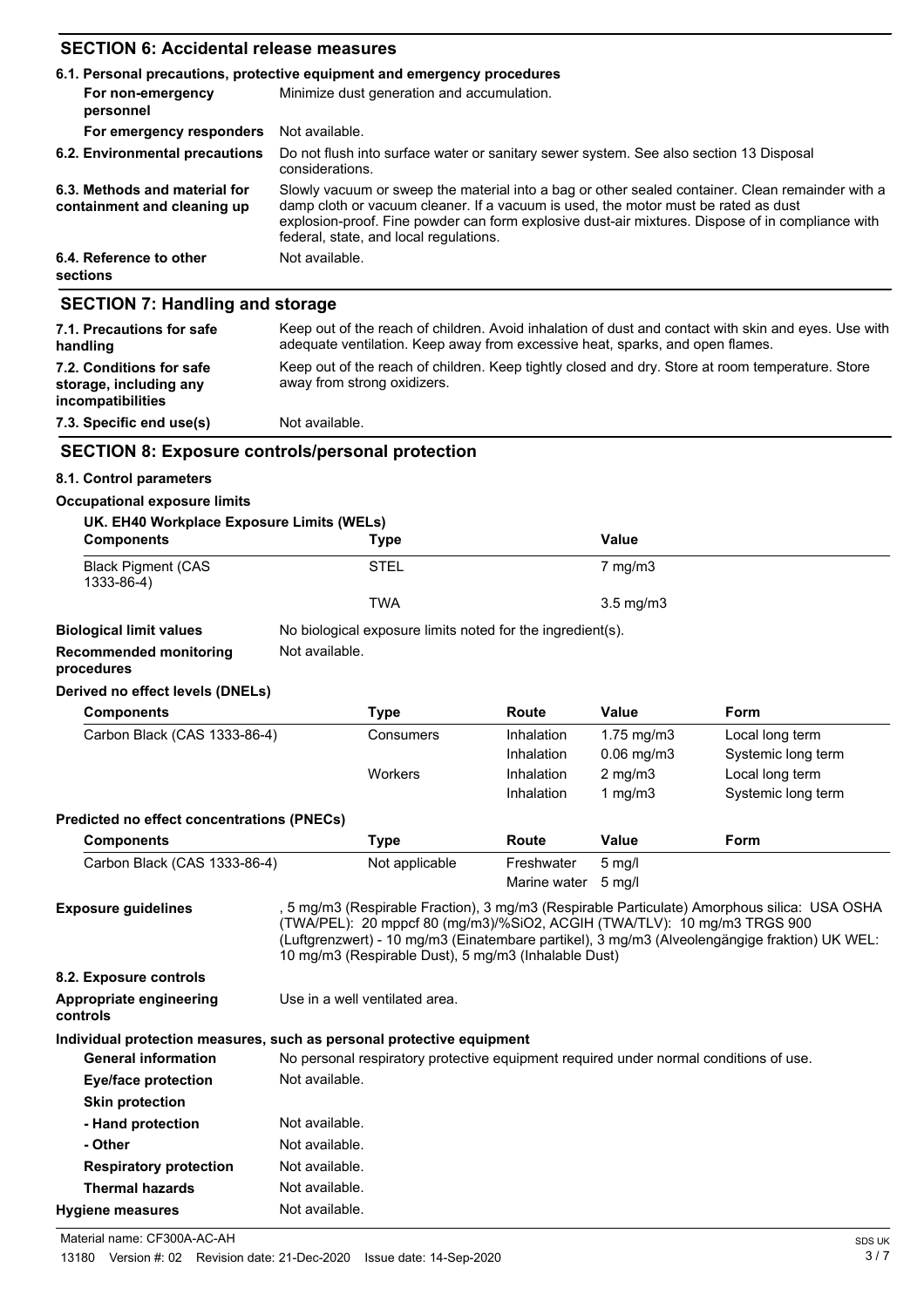## **SECTION 9: Physical and chemical properties**

| 9.1. Information on basic physical and chemical properties |                                                               |
|------------------------------------------------------------|---------------------------------------------------------------|
| Appearance                                                 | Fine powder                                                   |
| <b>Physical state</b>                                      | Solid.                                                        |
| <b>Form</b>                                                | solid                                                         |
| Color                                                      | Black.                                                        |
| Odor                                                       | Slight plastic odor                                           |
| <b>Odor threshold</b>                                      | Not available.                                                |
| pH                                                         | Not applicable                                                |
| Melting point/freezing point                               | Not available.                                                |
| Initial boiling point and boiling<br>range                 | Not applicable                                                |
| <b>Flash point</b>                                         | Not applicable                                                |
| <b>Evaporation rate</b>                                    | Not applicable                                                |
| Flammability (solid, gas)                                  | Not available.                                                |
| Upper/lower flammability or explosive limits               |                                                               |
| <b>Flammability limit - lower</b><br>(%)                   | Not flammable                                                 |
| <b>Flammability limit - upper</b><br>(%)                   | Not available.                                                |
| Vapor pressure                                             | Not applicable                                                |
| <b>Vapor density</b>                                       | Not applicable                                                |
| Solubility(ies)                                            |                                                               |
| Solubility (water)                                         | Negligible in water. Partially soluble in toluene and xylene. |
| <b>Partition coefficient</b><br>(n-octanol/water)          | Not available.                                                |
| <b>Auto-ignition temperature</b>                           | Not available.                                                |
| <b>Decomposition temperature</b>                           | $>= 392$ °F ( $>= 200$ °C)                                    |
| <b>Viscosity</b>                                           | Not applicable                                                |
| <b>Explosive properties</b>                                | Not available.                                                |
| <b>Oxidizing properties</b>                                | No information available.                                     |
| 9.2. Other information                                     |                                                               |
| <b>Concentration</b>                                       | Not applicable                                                |
| <b>Softening point</b>                                     | 176 - 266 °F (80 - 130 °C)                                    |
| <b>Specific gravity</b>                                    | $1 - 1.2$ (H2O = 1)                                           |
| <b>VOC</b>                                                 | Not applicable                                                |

## **SECTION 10: Stability and reactivity**

| 10.1. Reactivity                            | Not available.                          |
|---------------------------------------------|-----------------------------------------|
| 10.2. Chemical stability                    | Stable under normal storage conditions. |
| 10.3. Possibility of hazardous<br>reactions | Will not occur.                         |
| 10.4. Conditions to avoid                   | Imaging Drum: Exposure to light         |
| 10.5. Incompatible materials                | Strong oxidizers                        |
| 10.6. Hazardous<br>decomposition products   | Carbon monoxide and carbon dioxide.     |

## **SECTION 11: Toxicological information**

| <b>General information</b>               | Not available.                                                                                     |
|------------------------------------------|----------------------------------------------------------------------------------------------------|
| Information on likely routes of exposure |                                                                                                    |
| <b>Inhalation</b>                        | Under normal conditions of intended use, this material is not expected to be an inhalation hazard. |
| <b>Skin contact</b>                      | Contact with skin may result in mild irritation.                                                   |
| Eye contact                              | Contact with eyes may result in mild irritation.                                                   |
| Ingestion                                | Ingestion is not a likely route of exposure.                                                       |
|                                          |                                                                                                    |

Material name: CF300A-AC-AH SDS UK

13180 Version #: 02 Revision date: 21-Dec-2020 Issue date: 14-Sep-2020 4 / 7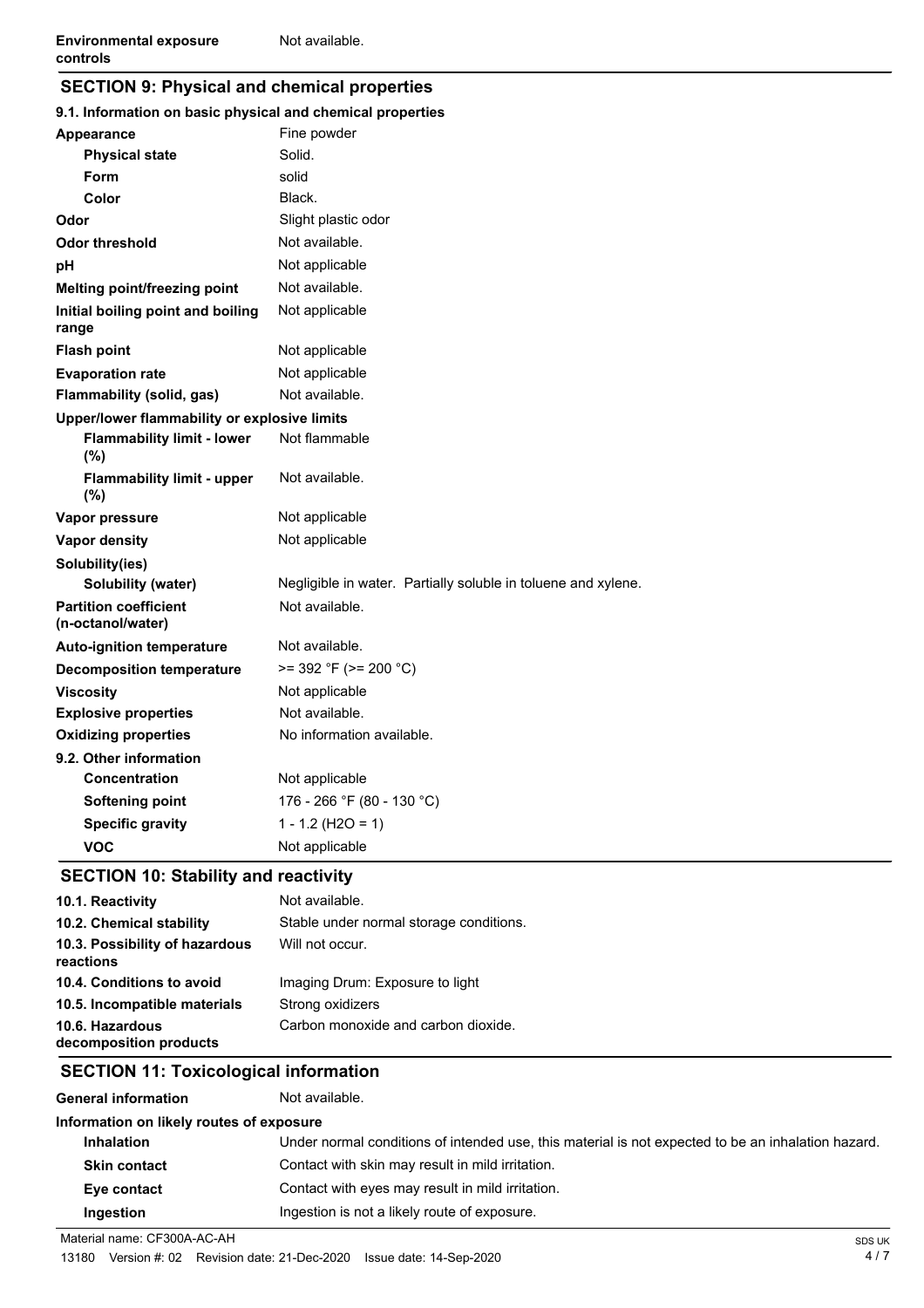**Symptoms** Not available.

**11.1. Information on toxicological effects**

| Acute toxicity | Based on available data, the classification criteria are not met. |
|----------------|-------------------------------------------------------------------|
|----------------|-------------------------------------------------------------------|

| <b>Components</b>                                      | <b>Species</b>                                                                                                                                                                                                                                                                                                                                                                                                                                                                                                                                                   | <b>Test Results</b>                                                                                                                                             |  |  |
|--------------------------------------------------------|------------------------------------------------------------------------------------------------------------------------------------------------------------------------------------------------------------------------------------------------------------------------------------------------------------------------------------------------------------------------------------------------------------------------------------------------------------------------------------------------------------------------------------------------------------------|-----------------------------------------------------------------------------------------------------------------------------------------------------------------|--|--|
| Carbon Black (CAS 1333-86-4)                           |                                                                                                                                                                                                                                                                                                                                                                                                                                                                                                                                                                  |                                                                                                                                                                 |  |  |
| Acute                                                  |                                                                                                                                                                                                                                                                                                                                                                                                                                                                                                                                                                  |                                                                                                                                                                 |  |  |
| Oral                                                   |                                                                                                                                                                                                                                                                                                                                                                                                                                                                                                                                                                  |                                                                                                                                                                 |  |  |
| LD50                                                   | Rat                                                                                                                                                                                                                                                                                                                                                                                                                                                                                                                                                              | > 10000 mg/kg                                                                                                                                                   |  |  |
| <b>Skin corrosion/irritation</b>                       | Based on available data, the classification criteria are not met.                                                                                                                                                                                                                                                                                                                                                                                                                                                                                                |                                                                                                                                                                 |  |  |
| Serious eye damage/eye<br><b>irritation</b>            | Based on available data, the classification criteria are not met.                                                                                                                                                                                                                                                                                                                                                                                                                                                                                                |                                                                                                                                                                 |  |  |
| <b>Respiratory sensitization</b>                       | Based on available data, the classification criteria are not met.                                                                                                                                                                                                                                                                                                                                                                                                                                                                                                |                                                                                                                                                                 |  |  |
| <b>Skin sensitization</b>                              | Based on available data, the classification criteria are not met.                                                                                                                                                                                                                                                                                                                                                                                                                                                                                                |                                                                                                                                                                 |  |  |
| Germ cell mutagenicity                                 | Negative, does not indicate mutagenic potential (Ames Test: Salmonella typhimurium)<br>Based on available data, the classification criteria are not met.                                                                                                                                                                                                                                                                                                                                                                                                         |                                                                                                                                                                 |  |  |
| Carcinogenicity                                        | Based on available data, the classification criteria are not met.                                                                                                                                                                                                                                                                                                                                                                                                                                                                                                |                                                                                                                                                                 |  |  |
|                                                        | Carbon black is classified as a carcinogen by the IARC (possibly carcinogenic to humans, Group<br>2B) and by the State of California under Proposition 65. In their evaluations of carbon black, both<br>organizations indicate that exposure to carbon black, per se, does not occur when it remains<br>bound within a product matrix, specifically, rubber, ink, or paint. Carbon black is present only in a<br>bound form in this preparation. None of the ingredients have been classified as carcinogens<br>according to EU, IARC, MAK, NTP, OSHA or ACGIH. |                                                                                                                                                                 |  |  |
| IARC Monographs. Overall Evaluation of Carcinogenicity |                                                                                                                                                                                                                                                                                                                                                                                                                                                                                                                                                                  |                                                                                                                                                                 |  |  |
| Amorphous silica (CAS 7631-86-9)                       |                                                                                                                                                                                                                                                                                                                                                                                                                                                                                                                                                                  | 3 Not classifiable as to carcinogenicity to humans.                                                                                                             |  |  |
| <b>Reproductive toxicity</b>                           |                                                                                                                                                                                                                                                                                                                                                                                                                                                                                                                                                                  | Based on available data, the classification criteria are not met.                                                                                               |  |  |
| Specific target organ toxicity -<br>single exposure    |                                                                                                                                                                                                                                                                                                                                                                                                                                                                                                                                                                  | Based on available data, the classification criteria are not met.                                                                                               |  |  |
| Specific target organ toxicity -<br>repeated exposure  |                                                                                                                                                                                                                                                                                                                                                                                                                                                                                                                                                                  | Based on available data, the classification criteria are not met.                                                                                               |  |  |
| <b>Aspiration hazard</b>                               | Based on available data, the classification criteria are not met.                                                                                                                                                                                                                                                                                                                                                                                                                                                                                                |                                                                                                                                                                 |  |  |
| Mixture versus substance<br>information                | Not available.                                                                                                                                                                                                                                                                                                                                                                                                                                                                                                                                                   |                                                                                                                                                                 |  |  |
| <b>Other information</b>                               |                                                                                                                                                                                                                                                                                                                                                                                                                                                                                                                                                                  | Complete toxicity data are not available for this specific formulation<br>Refer to Section 2 for potential health effects and Section 4 for first aid measures. |  |  |

## **SECTION 12: Ecological information**

| 12.1. Toxicity | LC50: > 100 mg/l, Fish, 96.00 Hours |
|----------------|-------------------------------------|
|                |                                     |

| $14.1.1$ VAIVILY                                          | LOUD: 100 111971, 11011, 00.00 110010   |                |                        |
|-----------------------------------------------------------|-----------------------------------------|----------------|------------------------|
| <b>Product</b>                                            |                                         | <b>Species</b> | <b>Test Results</b>    |
| CF300A-AC-AH                                              |                                         |                |                        |
| <b>Aquatic</b>                                            |                                         |                |                        |
| Algae                                                     | ErC50                                   | Algae          | > 100 mg/l, 72 Hours   |
| Crustacea                                                 | EC50                                    | Crustacea      | $>$ 100 mg/l, 48 Hours |
| Fish                                                      | <b>LC50</b>                             | Fish           | > 100 mg/l, 96 Hours   |
| 12.2. Persistence and<br>degradability                    | Not available.                          |                |                        |
| 12.3. Bioaccumulative potential                           | Not available.                          |                |                        |
| <b>Partition coefficient</b><br>n-octanol/water (log Kow) | Not available.                          |                |                        |
| <b>Bioconcentration factor (BCF)</b>                      | Not available.                          |                |                        |
| Not available.<br>12.4. Mobility in soil                  |                                         |                |                        |
| 12.5. Results of PBT and vPvB<br>assessment               | Not a PBT or vPvB substance or mixture. |                |                        |
| 12.6. Other adverse effects                               | Not available.                          |                |                        |
|                                                           |                                         |                |                        |

## **SECTION 13: Disposal considerations**

## **13.1. Waste treatment methods**

#### **Residual waste** Not available.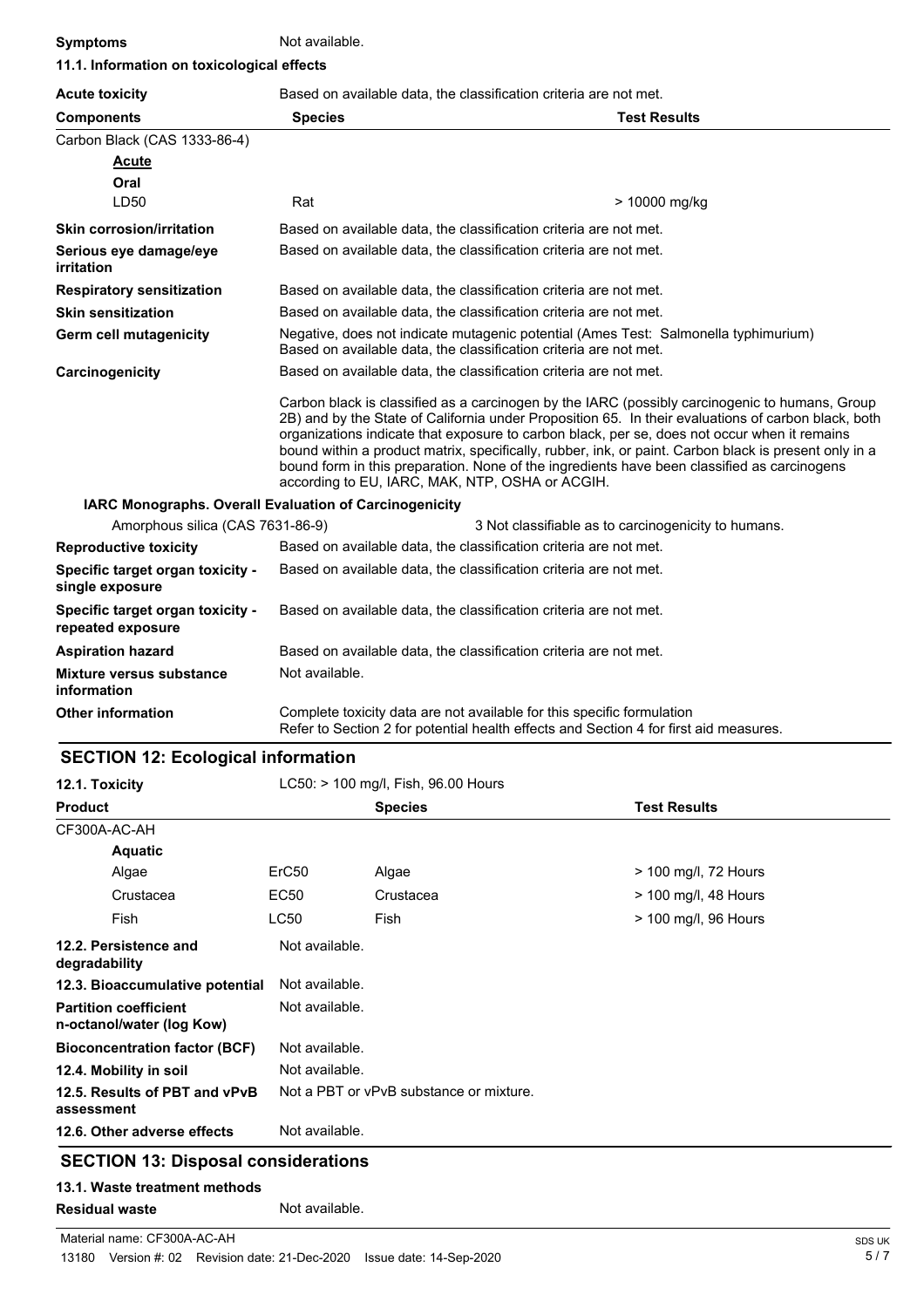| <b>Contaminated packaging</b>                  | Not available.                                                                                                                                                                                                                                                                                                    |  |  |
|------------------------------------------------|-------------------------------------------------------------------------------------------------------------------------------------------------------------------------------------------------------------------------------------------------------------------------------------------------------------------|--|--|
| <b>EU</b> waste code                           | Not available.<br>Do not shred toner cartridge, unless dust-explosion prevention measures are taken. Finely<br>dispersed particles may form explosive mixtures in air. Dispose of in compliance with federal,<br>state, and local regulations.                                                                    |  |  |
| Disposal methods/information                   |                                                                                                                                                                                                                                                                                                                   |  |  |
|                                                | HP's Planet Partners (trademark) supplies recycling program enables simple, convenient recycling<br>of HP original inkjet and LaserJet supplies. For more information and to determine if this service<br>is available in your location, please visit http://www.hp.com/recycle.                                  |  |  |
| <b>SECTION 14: Transport information</b>       |                                                                                                                                                                                                                                                                                                                   |  |  |
| <b>Further information</b>                     | Not a dangerous good under DOT, IATA, ADR, IMDG, or RID.                                                                                                                                                                                                                                                          |  |  |
| <b>SECTION 15: Regulatory information</b>      |                                                                                                                                                                                                                                                                                                                   |  |  |
|                                                | 15.1. Safety, health and environmental regulations/legislation specific for the substance or mixture                                                                                                                                                                                                              |  |  |
| <b>EU</b> regulations                          | Regulation (EC) No. 1005/2009 on substances that deplete the ozone layer, Annex I and II, as amended                                                                                                                                                                                                              |  |  |
| Not listed.                                    |                                                                                                                                                                                                                                                                                                                   |  |  |
| Not listed.                                    | Regulation (EC) No. 850/2004 On persistent organic pollutants, Annex I as amended                                                                                                                                                                                                                                 |  |  |
| Not listed.                                    | Regulation (EU) No. 649/2012 concerning the export and import of dangerous chemicals, Annex I, Part 1 as amended                                                                                                                                                                                                  |  |  |
| Not listed.                                    | Regulation (EU) No. 649/2012 concerning the export and import of dangerous chemicals, Annex I, Part 2 as amended                                                                                                                                                                                                  |  |  |
| Not listed.                                    | Regulation (EU) No. 649/2012 concerning the export and import of dangerous chemicals, Annex I, Part 3 as amended                                                                                                                                                                                                  |  |  |
|                                                | Regulation (EU) No. 649/2012 concerning the export and import of dangerous chemicals, Annex V as amended                                                                                                                                                                                                          |  |  |
| Not listed.                                    | Regulation (EC) No. 166/2006 Annex II Pollutant Release and Transfer Registry, as amended                                                                                                                                                                                                                         |  |  |
| Not listed.<br>Not listed.                     | Regulation (EC) No. 1907/2006, REACH Article 59(10) Candidate List as currently published by ECHA                                                                                                                                                                                                                 |  |  |
| <b>Authorizations</b>                          |                                                                                                                                                                                                                                                                                                                   |  |  |
| Not listed.                                    | Regulation (EC) No. 1907/2006, REACH Annex XIV Substances subject to authorization, as amended                                                                                                                                                                                                                    |  |  |
| <b>Restrictions on use</b>                     |                                                                                                                                                                                                                                                                                                                   |  |  |
|                                                | Regulation (EC) No. 1907/2006, REACH Annex XVII Substances subject to restriction on marketing and use as amended                                                                                                                                                                                                 |  |  |
| Not listed.<br>work, as amended<br>Not listed. | Directive 2004/37/EC: on the protection of workers from the risks related to exposure to carcinogens and mutagens at                                                                                                                                                                                              |  |  |
| <b>Other EU regulations</b>                    |                                                                                                                                                                                                                                                                                                                   |  |  |
|                                                | Directive 2012/18/EU on major accident hazards involving dangerous substances, as amended                                                                                                                                                                                                                         |  |  |
| Not listed.                                    |                                                                                                                                                                                                                                                                                                                   |  |  |
| <b>Other regulations</b>                       | All chemical substances in this HP product have been notified or are exempt from notification<br>under chemical substances notification laws in the following countries: US (TSCA), EU<br>(EINECS/ELINCS), Switzerland, Canada (DSL/NDSL), Australia, Japan, Philippines, South Korea,<br>New Zealand, and China. |  |  |
| <b>Other information</b>                       | This Safety Data Sheet complies with the requirements of Regulation (EU) 2015/830.<br>Classification according to Regulation (EC) No 1272/2008 as amended.                                                                                                                                                        |  |  |
| <b>National regulations</b>                    | Not available.                                                                                                                                                                                                                                                                                                    |  |  |
| 15.2. Chemical safety<br>assessment            | See attached SUMI or GEIS document, if applicable.                                                                                                                                                                                                                                                                |  |  |
| <b>SECTION 16: Other information</b>           |                                                                                                                                                                                                                                                                                                                   |  |  |
| <b>References</b>                              | Regulation (EC) No. 1907/2006 of December 18, 2006 concerning the Registration, Evaluation,<br>Authorization and Restriction of Chemicals (REACH) and establishing a European Chemicals<br>Agency (REACH).                                                                                                        |  |  |
|                                                |                                                                                                                                                                                                                                                                                                                   |  |  |

Regulation (EU) 2015/830 of May 28, 2015 amending Regulation (EC) No. 1907/2006.

Regulation (EC) No. 1272/2008 of December 16, 2008 on classification, labeling and packaging of substances and mixtures, and amendments (CLP).